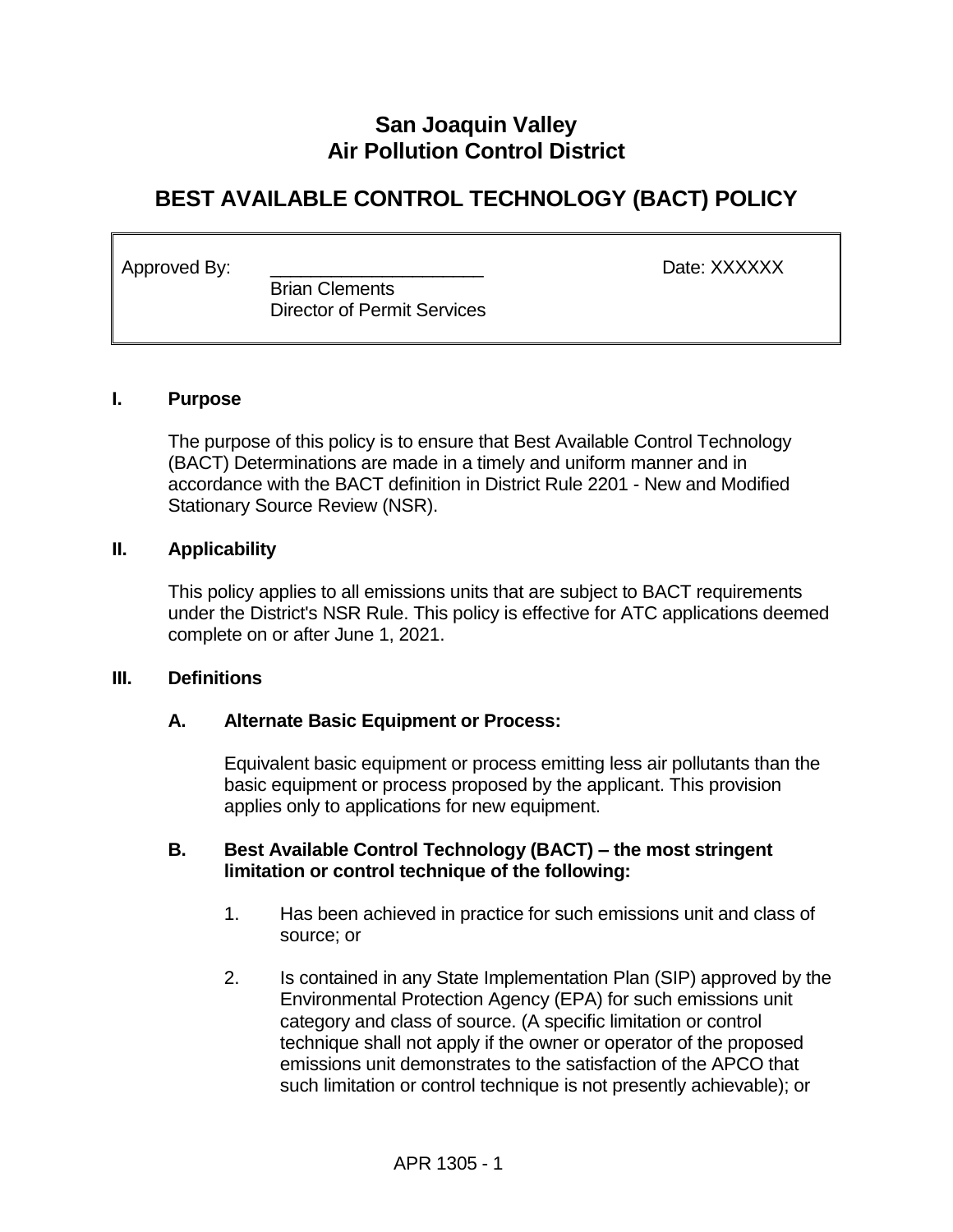- 3. Is contained in an applicable federal New Source Performance Standard; or
- 4. Is any other emission limitation or control technique, including alternative basic equipment or process or changes of control equipment, found by the APCO to be technologically feasible for such class or category of sources or for a specific source, and cost effective as determined by the APCO.

#### **C. Cost Effectiveness Threshold – the threshold, above which a control alternative is not cost effective.**

| <b>NO<sub>x</sub></b> | СC  | /OC    | SOx    | PM10/PM2.5 |
|-----------------------|-----|--------|--------|------------|
| 31,600                | 400 | 22,600 | 18,300 | .400<br>-1 |

Cost Effectiveness Thresholds (\$/ton):

These thresholds do not directly apply to analyses for control options that would control multiple pollutants. For options that would control more than one pollutant, a Multi Pollutant Cost Effectiveness Threshold (MCET) shall be calculated.

The cost effectiveness threshold shall be adjusted annually based on the California Consumer Price Index as compiled and reported by the Department of Industrial Relations. The threshold shall be rounded up to the nearest \$100. Each year the District will present the proposed adjustment at a regularly scheduled Permit Stakeholder meeting prior to the new threshold taking effect.

If there is not a cost threshold for a pollutant for which BACT is required, the threshold for the most similar pollutant shall be utilized. For example, since ammonia is a PM<sup>10</sup> precursor, the PM<sup>10</sup> cost threshold would be utilized to determine the cost effectiveness of an ammonia control option.

## **D. District Standard Emissions:**

For new emission units, District Standard Emissions are equal to the emissions level allowed the by the applicable San Joaquin Valley Air Pollution Control District (District) rule once the final compliance date for the rule has passed. The emission limits in the applicable District prohibitory rule shall be those that the particular emission unit would be subject to. If the applicable rule has both standard and enhanced compliance options, the standard compliance option date and emission standard shall be used.

For currently permitted emission units, District Standard Emissions are equal to the emissions level allowed by the current PTO. If the rule level that the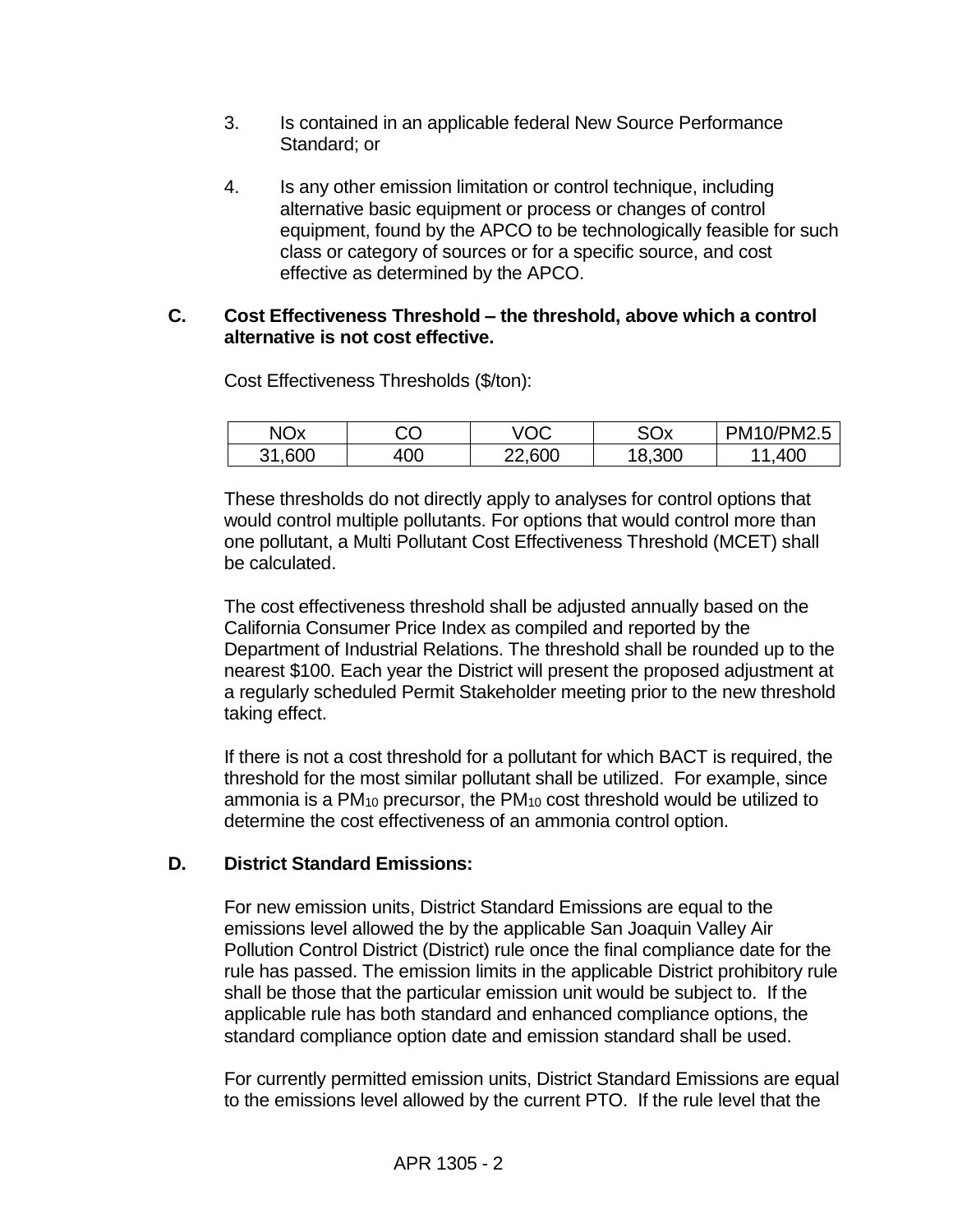unit is currently subject to is lower than the permitted limit, the applicable rule level shall be used.

If there is no District prohibitory rule limit that applies to the new emission unit or if the existing emission unit does not have permitted emission limits, District Standard Emissions shall be set equal to commercially available emissions levels (as determined by an industry survey) for similar units. If insufficient information is available to make a determination regarding commercially available emissions levels, District Standard Emissions shall be estimated based on EPA's Compilation of Air Pollutant Emission Factors (AP-42), or other references determined by the District to be appropriate.

### **E. Equipment Life:**

An equipment life of 10 years shall be used in cost effectiveness calculations unless a different equipment life is determined by the District to be more appropriate.

#### **F. Interest rate:**

The interest rate used in cost effectiveness calculations shall be determined annually as follows:

- 1) Determine the three year moving average for the previous three years of the annual US Treasury 10-year constant maturity security interest rate
- 2) Add two percentage points to account for incremental risk
- 3) Round up the result to the next highest integer

Each year the District will present the proposed adjustment at a regularly scheduled Permit Stakeholder meeting prior to the new rate taking effect.

#### **G. Multi-Pollutant Cost Effectiveness Threshold (MCET):**

A cost threshold calculated to determine whether an emission control alternative that would control more than one pollutant would be cost effective. Only pollutants for which BACT is triggered shall be included in the calculation. The MCET is calculated as follows:

 $MCET = \sum$ (ton emission reduction pollutant<sub>i</sub>) x (cost effectiveness threshold pollutanti)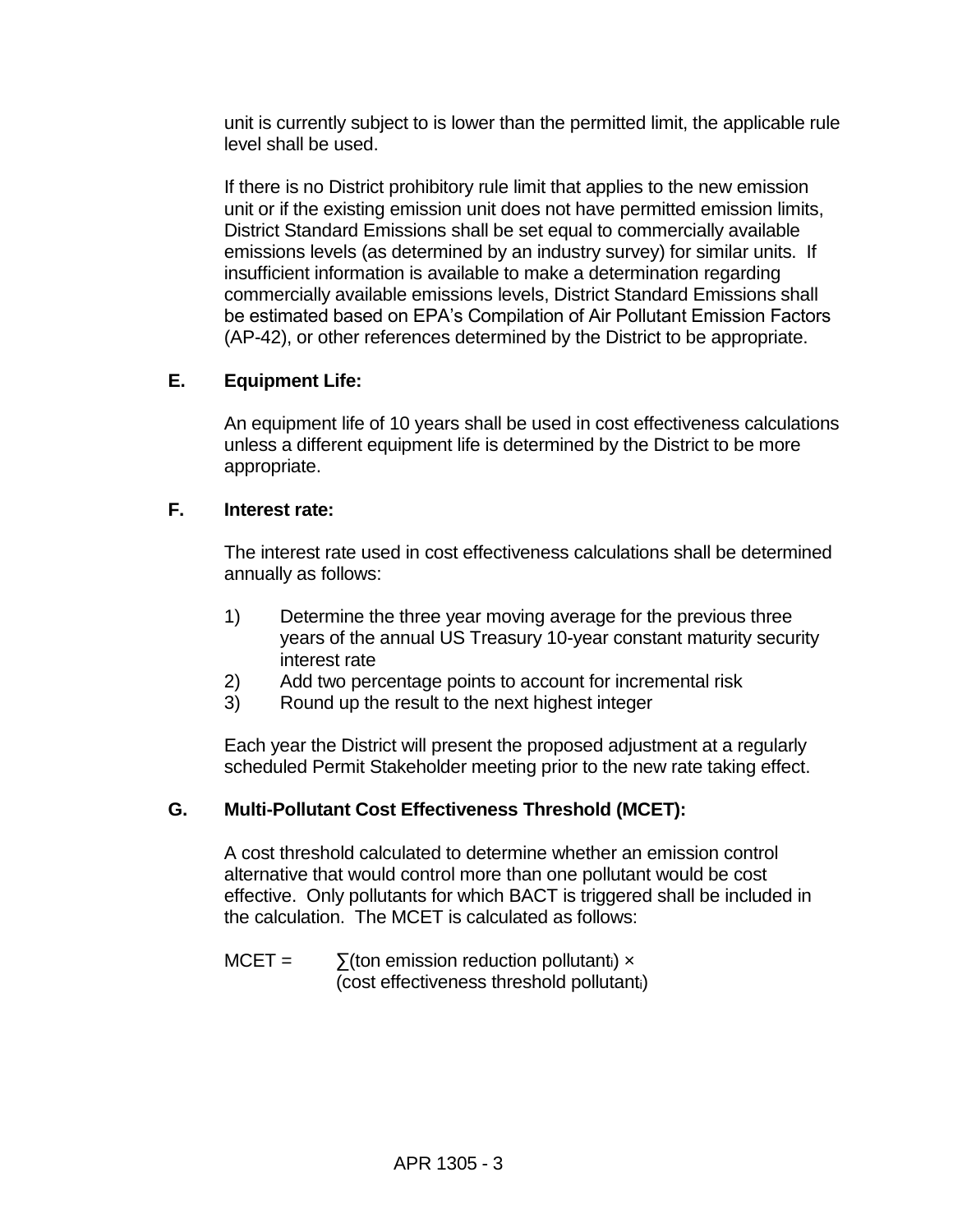## **H. Technologically Feasible:**

A practically applicable emission control technology or technique that, based on physical, chemical, and engineering principles, could be applied to the specific class and category of source in a commercial setting. Technologically feasible control options have not been achieved in practice.

### **IV. BACT Determination Cutoff Date**

For emission sources that apply for an Authority to Construct prior to installation or alteration of an emissions unit, BACT Determinations are to be based upon the control technologies and methods for the same or similar source categories, listed in the District's BACT Clearinghouse on the date the application is deemed complete.

If the proposed emission source is not covered in the District's BACT Clearinghouse as of the date the application is deemed complete, then all other control technologies or methods available as of the date the application is deemed complete must be considered in determining BACT for the project.

In any case, for projects subject to the requirements of District Rule 2201, if written public comments subsequent to the District's preliminary decision identify other control technologies or methods, such technologies or methods must be considered in determining BACT prior to taking final action on the application.

Additionally, subsequent to deeming an application complete, if the District determines that an existing BACT guidelines does not identify the most stringent level of emissions that has been achieved in practice or is technologically feasible, such levels of emissions must be considered in determining BACT requirements prior to taking final action on such an application.

#### **V. District's BACT Clearinghouse**

To assist applicants in selecting appropriate control technology for new and modified sources, and to assist the District staff in conducting the necessary BACT analysis, the District will actively update and maintain a BACT Clearinghouse on the District's website.

The approval of the Director of Permit Services (or designee) must be obtained prior to incorporation of new BACT requirements in permits issued by the District. Additionally, the BACT Clearinghouse must be updated for each new determination in accordance with the procedures outlined in this policy. New determinations include those made for a class or category of source not covered in the District BACT Clearinghouse and those made for control equipment or techniques not listed the District BACT Clearinghouse for a particular class or category of source.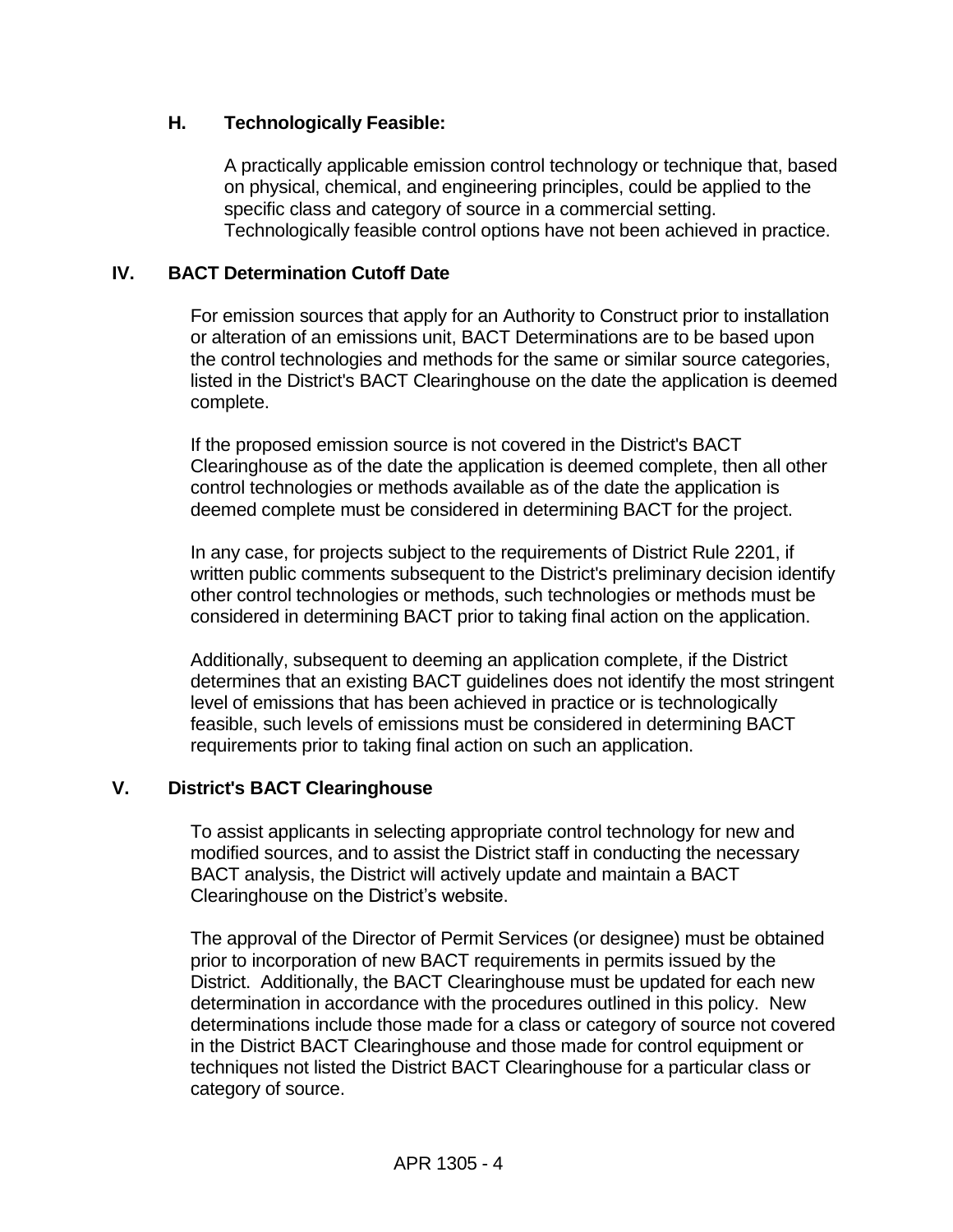## **VI. Updates to the District's BACT Clearinghouse**

#### **A. New and Revised BACT Determinations**

The District will take a proactive approach to update the BACT Clearinghouse. Updates to the BACT Clearinghouse may occur when evaluating applications for new and modified sources, or when the District is made aware of and documents any of the following:

- 1. A new control technique or emission limitation is deemed as achieved in practice for a class or category of sources;
- 2. A new control technique or emission limitation is required as a part of any SIP approved by the EPA for a class or category of sources;
- 3. A new control technique or emission limitation is required in an applicable federal New Source Performance Standard; or
- 4. A new control technique or emission limitation is found to be technologically feasible for a class or category of sources.

### **B. Procedures for Updating the BACT Clearinghouse**

Updates to the District's BACT Clearinghouse shall be made in accordance with the following procedures:

- 1. New or revised BACT proposals may be made by the District staff, the applicants, or the public. New or revised control technique or emission limitation are incorporated in the District's BACT Clearinghouse as the District staff review applications for new and modified sources, or as they become aware of new or revised control technique or emission limitation that are technologically feasible, achieved in practice, or incorporated in an EPA approved SIP. In order to update the District's BACT Clearinghouse, the following information must be documented:
	- a) Name and location of the source utilizing the control technology. Include the type of business and the size of the source. When necessary, information on the size of source should include data on the emissions unit as well as the stationary source.
	- b) Manufacturer and type of pollution control device.
	- c) Performance requirements specified under applicable permits issued by this district or any other permitting agency, or contained in an EPA approved SIP. Include the date of BACT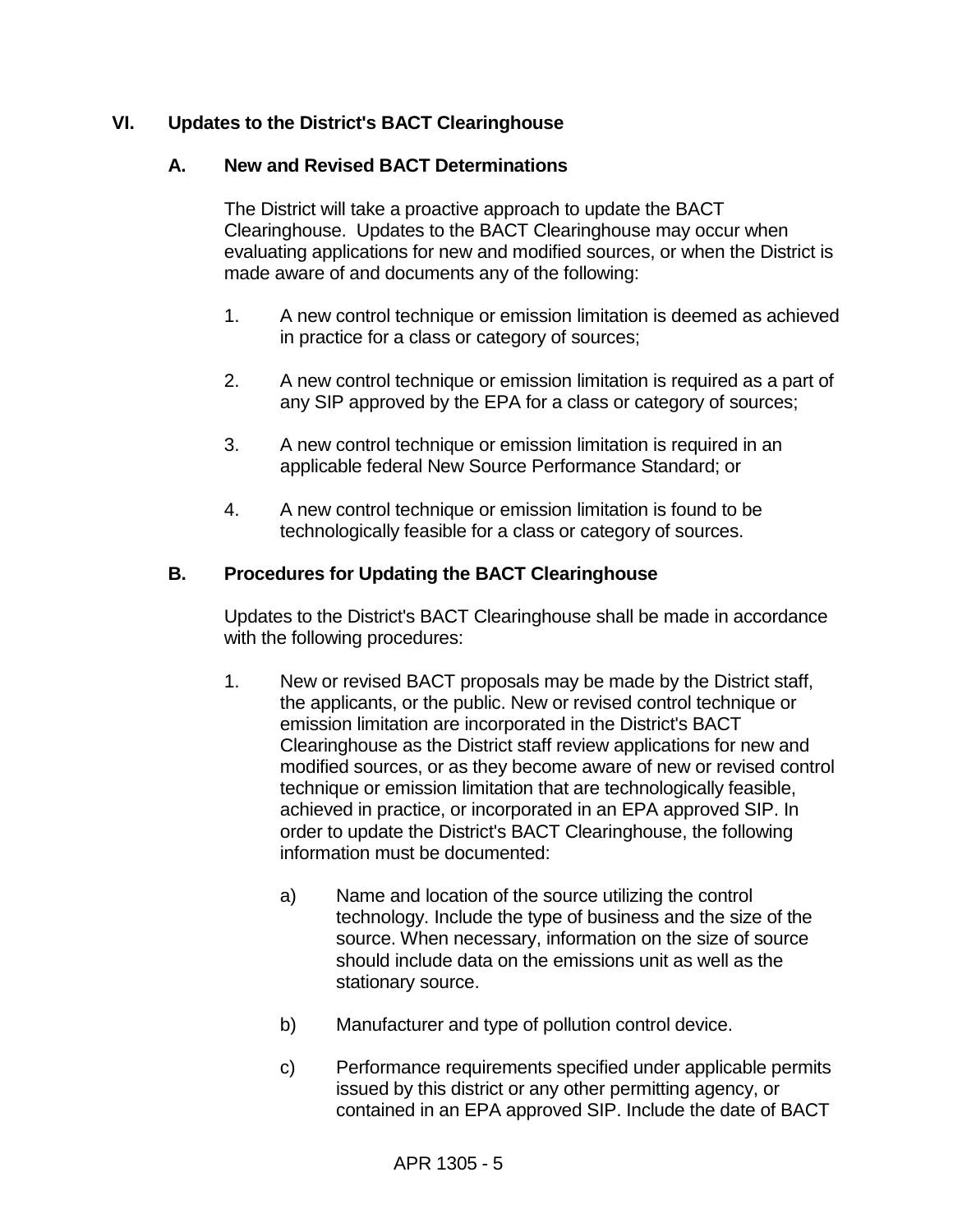Determination or the effective date of the new standard.

- d) Available test or performance data.
- e) For addition of a technologically feasible control measure, appropriate technical and engineering data to substantiate technological feasibility for the affected class and category of sources.
- 2. The above documentation must be forwarded to the Director of Permit Services.
- 3. Additional and revised Determinations will only be approved if they comply with the definition of BACT in District Rule 2201.
- 4. Upon approval by the Director of Permit Services (or designee), additional and revised Determinations will be posted to the District BACT clearinghouse.

#### **VII. Determination of Achieved-in-Practice**

For a control technology to be deemed as having been achieved in practice, the following conditions must be met:

- The rating and capacity for the unit where the control was achieved must be approximately the same as that for the proposed unit.
- The type of business (i.e. class of source) where the emissions units are utilized must be the same.
- The availability of resources (i.e. fuel, water) necessary for the control technology must be approximately the same.

Under the above circumstances, a control technology can be deemed as having been achieved in practice, and can be required as BACT without having to make a cost effectiveness determination.

#### **VIII. BACT Analysis During the Preliminary Review of Applications**

The primary purpose of the Preliminary Review of an application is to determine its completeness within the 30-day statutory deadline. To deem the application complete, in addition to the other necessary information, it must contain the necessary data to conduct a top-down BACT analysis, and to ensure compliance with the BACT requirements.

Ordinarily, a detailed BACT analysis will be performed as a part of the Application Review after the application is deemed complete. However, in cases where without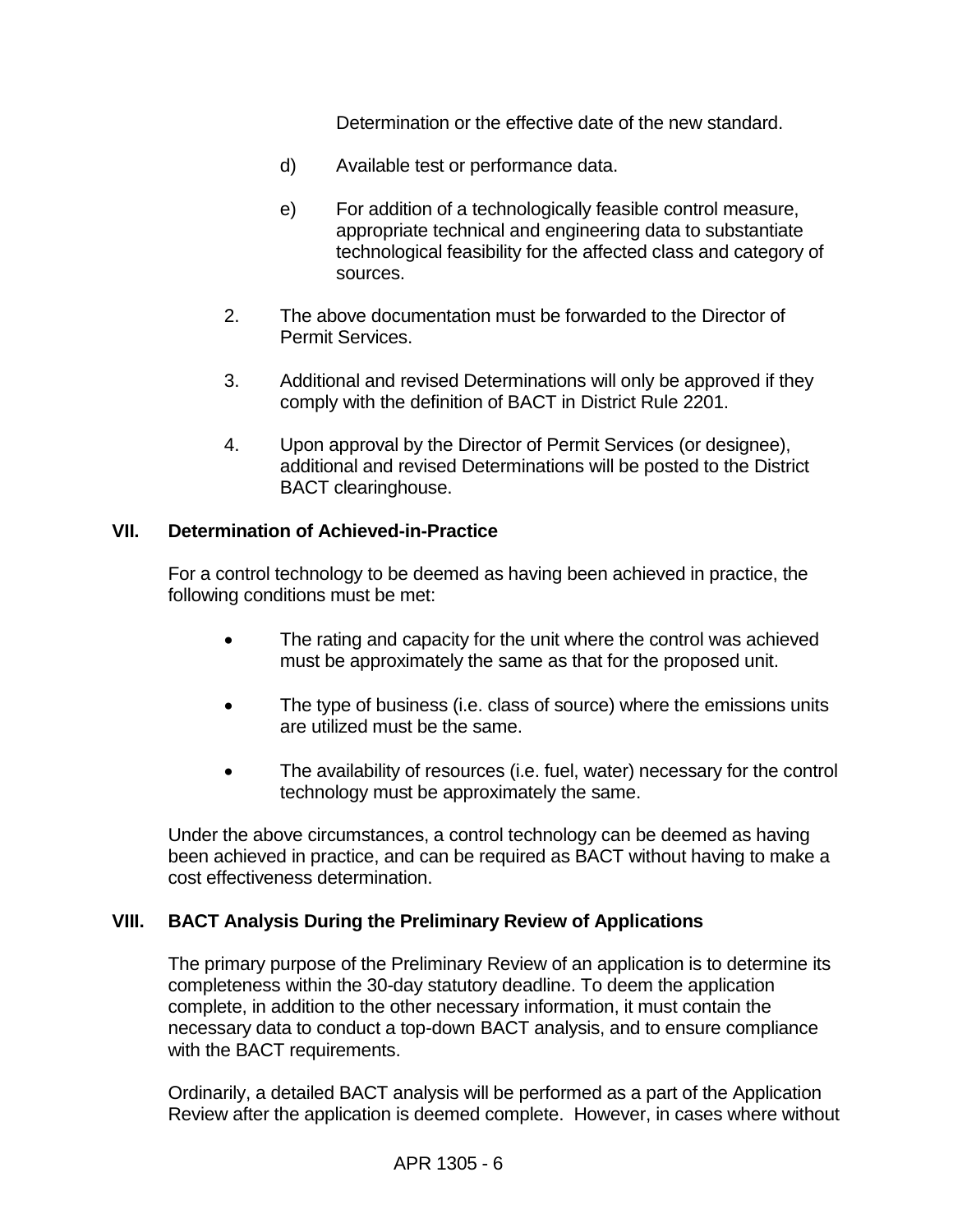a detailed BACT analysis, it is obvious that the proposal does not comply with the BACT requirements, the applicant must be notified of the BACT deficiencies in the form of an application incompleteness letter.

# **IX. Top-Down BACT Analysis**

A top-down BACT analysis shall be performed as a part of the Application Review for each application subject to the BACT requirements pursuant to the District's NSR Rule. The following steps shall be documented in a top-down analysis: (For source categories or classes covered in the BACT Clearinghouse, relevant information under each of the following steps may be simply cited from the Clearinghouse without further analysis.)

# **A. Step 1 - Identify All Control Technologies**

The first step in a top-down analysis is to identify, for the emissions unit in question, all available control options. Available control options are those air pollution control technologies or techniques, including alternate basic equipment or process with a practical potential for application to the emissions unit in question. The control alternatives should include not only existing controls for the source category in question, but also through technology transfer, controls applied to similar source categories and gas streams.

For classes and categories covered in the District's BACT Clearinghouse, the list of available control technologies shall be limited to those listed in the Clearinghouse as of the date the application is deemed complete, except when allowed pursuant to Section IV of this policy.

## **B. Step 2 - Eliminate Technologically Infeasible Options**

In the second step, the technological feasibility of the control options identified in Step 1 is evaluated with respect to the source-specific or emissions unit- specific factors. To exclude a control option, a demonstration of technical infeasibility must be clearly documented and should show, based on physical, chemical, and engineering principles, that technical difficulties would preclude the successful use of the control option for the emissions unit under review.

For classes or categories of sources covered in the District's BACT Clearinghouse, all controls listed as technologically feasible must be considered in the final BACT selection and must not be eliminated in this step.

# **C. Step 3 - Rank Remaining Control Technologies by Control Effectiveness**

In Step 3, all remaining control alternatives not eliminated in Step 2 must be ranked and then listed in order of overall control effectiveness for the pollutant under review, with the most effective control alternative at the top. A separate list should be prepared for each pollutant and for each emissions unit subject to the BACT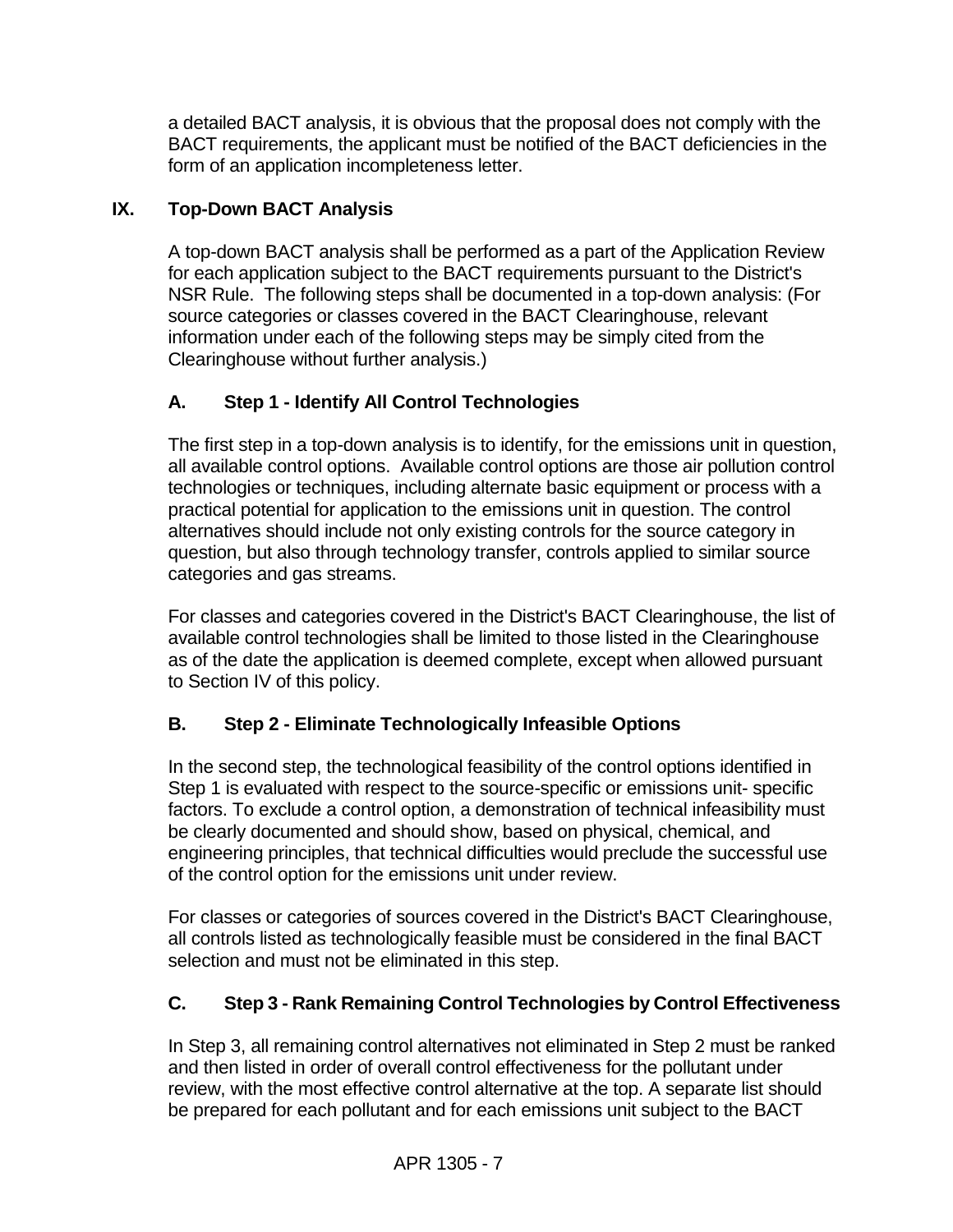requirement. The list should present the array of control alternatives and should indicate the effectiveness of each alternative. The list should also indicate if the alternative has been achieved in practice for the class and category of source in question.

# **D. Step 4 - Cost Effectiveness Analysis**

After the identification of available and technologically feasible control options, economic impacts are considered to arrive at the final level of control. After performing a cost effectiveness analysis, in accordance with the procedures outlined in Section X of this policy, control options that are not cost effective, except for controls that are achieved in practice or are required by an EPA approved SIP, shall be eliminated from consideration.

Cost effectiveness analysis is not required under the following circumstances:

- 1. The applicant is proposing the most effective alternative in the ranking list from Step 3.
- 2. The most effective alternative in the ranking list from Step 3 has been achieved in practice or is required pursuant to an EPA approved SIP for the class and category of source in question.
- 3. Cost effectiveness analysis is not required for control alternatives which are deemed achieved-in-practice, except for achieved-in-practice alternate basic equipment or process. (A cost effectiveness analysis must always be conducted before requiring alternate basic equipment or process.)
- 4. Except for alternate basic equipment or process, a new cost effectiveness analysis is not required if cost effective analysis for the specific piece of equipment or operation was conducted by the District within 12 months preceding the date an application is received. A copy of the prior cost effectiveness analysis shall be attached to the Application Review, and its applicability must be documented in the Application Review.

## **E. Step 5 - Select BACT**

The most effective control option not eliminated in Step 4 is selected as BACT for the pollutant and emissions unit under consideration, except for the following:

1. Alternate basic equipment or process shall not be required for modifications to, or transfer of location of existing equipment with valid District Permit to Operate.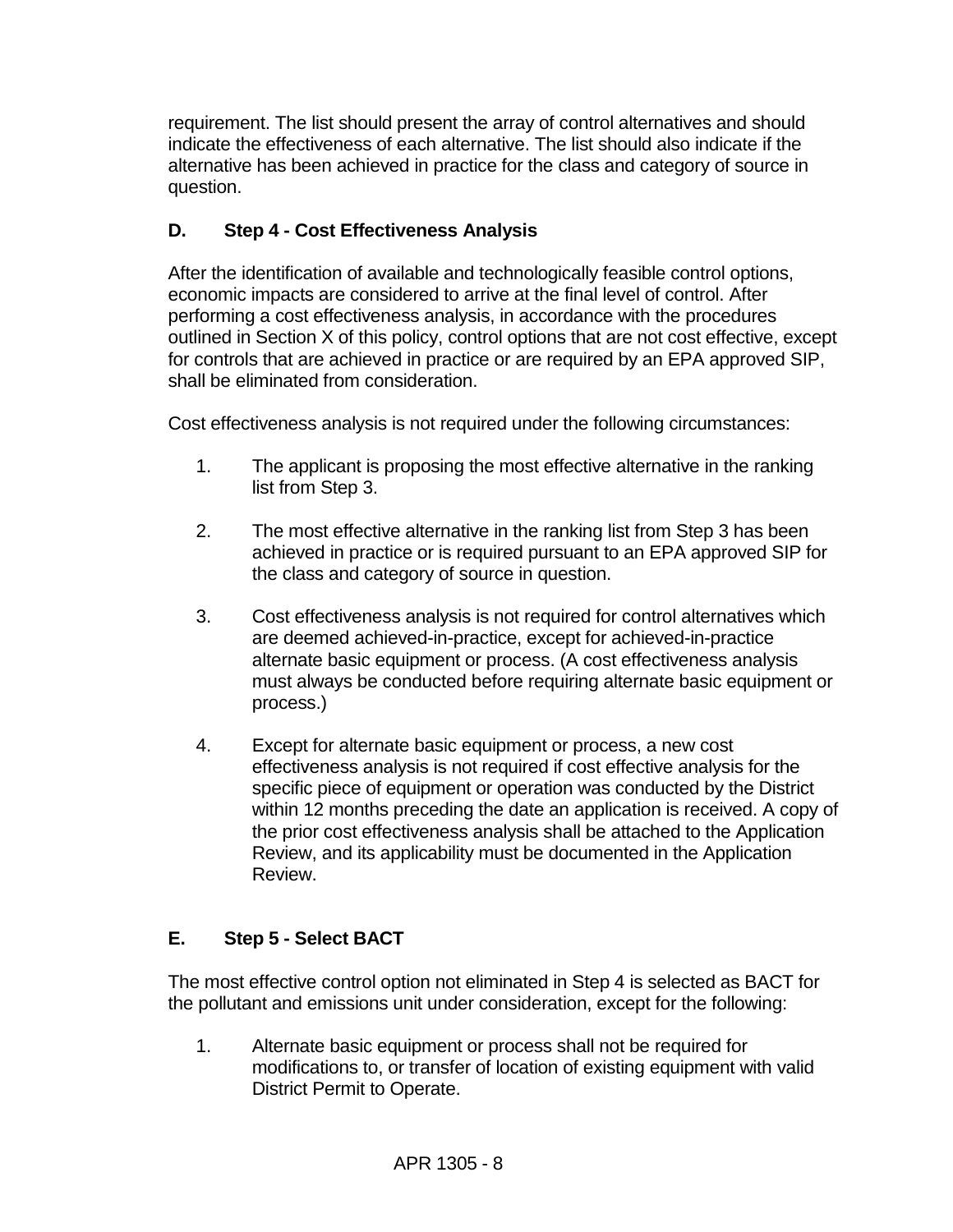- 2. Alternate basic equipment or process shall not be required if its use results in an increase in emissions within the District.
- 3. The applicant may propose to use any control technology other than the control technology required by the District if they can demonstrate that the proposed control technology can reduce air pollutant(s) as, or more, effectively than the required control technology.

## **X. Procedures for Conducting Cost effectiveness Analysis**

## **A. Technologically Feasible Alternatives**

1. Calculate an equivalent annual cost from a capital cost using a capital recovery factor as shown below:

$$
A = P
$$
  
\n
$$
A = P
$$
  
\n
$$
(1+i)^{n} - 1
$$
  
\nwhere:

- A = Equivalent Annual Control Equipment Capital Cost
- $P =$  Present value of the control equipment, including installation cost

 $i =$  interest rate

 $n =$  equipment life

- 2. Determine annual operating cost (labor, fuel, maintenance, utilities, etc.).
- 3. Calculate the total annual cost by summing the equivalent annual control equipment cost and the annual operating cost (Steps 1 and 2 above).
- 4. Calculate the annual emission reduction as follows:

Emission reduction (ton/year) = District Standard Emissions – Emissions with technologically feasible BACT

- 5. If BACT controls only one type of air pollutant, calculate the control cost per ton of air pollutant reduced by dividing the total annual cost (Step 3) by the annual emission reduction for the air pollutant. If the control cost per ton exceeds the cost effectiveness threshold, the BACT control option is not required.
- 6. If a BACT option controls more than one type of air pollutant, calculate a Multi-Pollutant Cost Effectiveness Threshold (MCET) for the control option using the process shown below.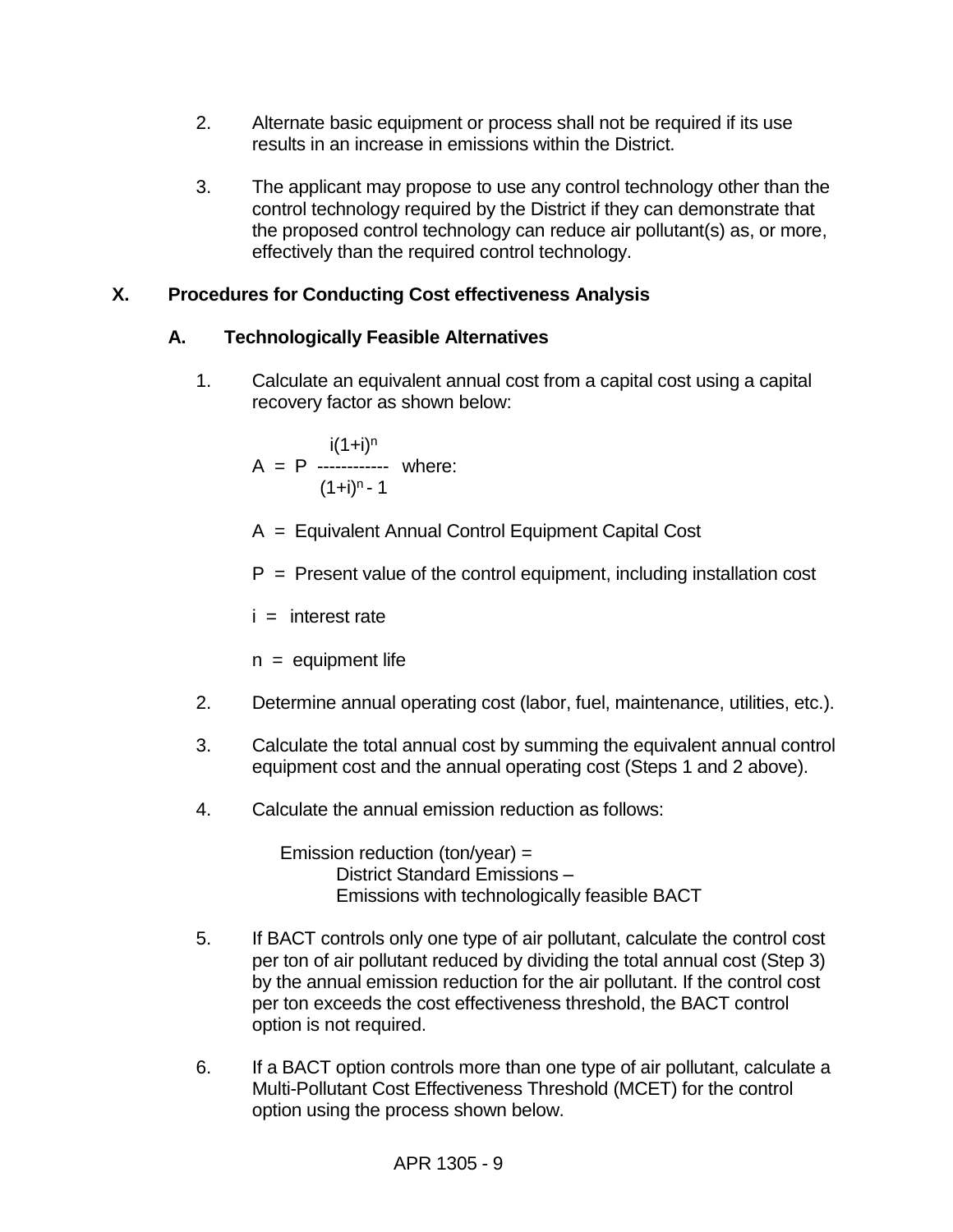Example: If a control strategy reduces 2 tons of  $NO<sub>x</sub>$ , 4 tons of  $SO<sub>x</sub>$ , and 0.1 ton of particulate matter, the MCET would be calculated as follows:

 $MCET = (2 \text{ tons NOx/yr}) * ($31,600/ton NOx) +$ (4 tons SOx/yr) \* (\$18,300/ton SOx) + (0.1 ton PM/yr) \* (\$11,400/ton PM)  $= $137,540$  per year

If the total annual cost, (Step 3) exceeds this MCET, the control technology or equipment under review cannot be required as BACT.

7. If the control technology or equipment is not cost effective, perform the cost effectiveness analysis for the next less stringent control technology or equipment as appropriate.

#### **B. Alternate Basic Equipment or Process:**

1. Calculate the cost effectiveness of alternate basic equipment or process using the following formula:

 $CE_{alt} = (COST_{alt} - COST_{basic}) / (EMISSION_{basic} - EMISSION_{alt})$  where:

 $CE<sub>alt</sub>$  = the cost effectiveness of alternate basic equipment expressed as dollars per ton of emissions reduced

 $COST<sub>alt</sub>$  = the equivalent annual capital cost of the alternate basic equipment plus its annual operating cost

 $COST<sub>basic</sub>$  = the equivalent annual capital cost of the proposed basic equipment, without BACT, plus its annual operating cost

 $EMISSION<sub>basic</sub> = the emissions from the proposed basic equipment,$ without BACT

 $EMISSION<sub>alt</sub>$  = the emissions from the alternate basic equipment

#### **XI. Enhanced Procedures to the BACT Policy**

As authorized and directed by the Governing Board on August 19, 1999, the District implemented the following measures aimed at enhancing public participation and involvement in the BACT Determination process:

1. The District will hold public workshops prior to finalizing BACT Determinations that will have a potential impact on a large category for which the new determination may represent a significant change in technology,